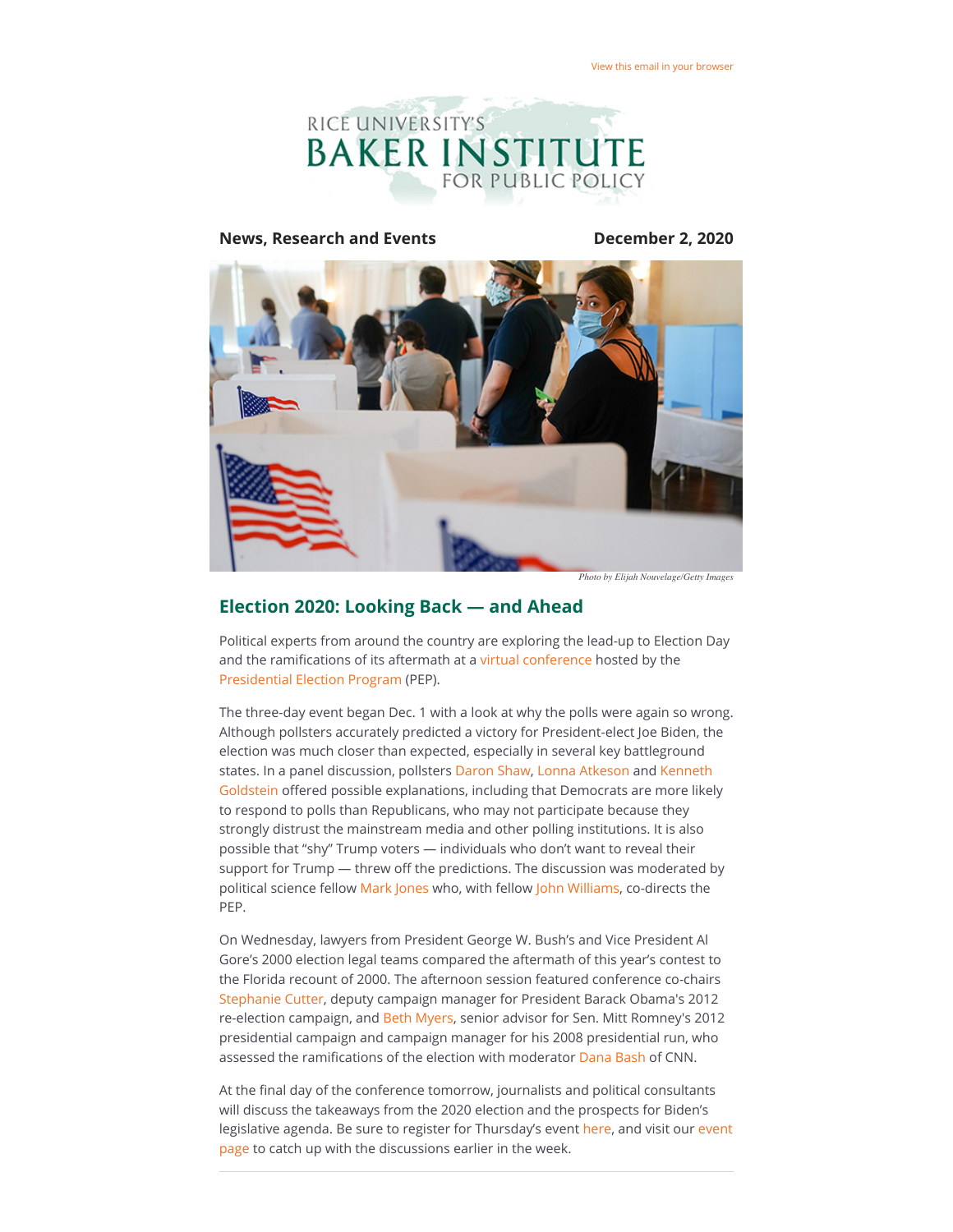# **Financial contributions make the Baker Institute's research and outreach possible. Stay informed and support our work by making a gift or joining a membership group.**

Learn more about these opportunities [here](https://riceconnect.rice.edu/page.redir?target=https%3a%2f%2friceconnect.rice.edu%2fgiving%2fbaker-institute&srcid=187380&srctid=1&erid=e98b76bc-b037-44e7-a64b-d59790f26d8f&trid=e98b76bc-b037-44e7-a64b-d59790f26d8f).



## **U.S. Debt at 100% of GDP: Why This Time Will Be Different**

The national debt is projected to exceed 100% of GDP in 2023 — a milestone not seen since World War II. While in both cases, debt-financed spending soared to combat a growing crisis, public finance fellow [Jorge Barro'](https://riceconnect.rice.edu/page.redir?target=https%3a%2f%2fwww.bakerinstitute.org%2fexperts%2fjorge-barro%2f&srcid=187380&srctid=1&erid=e98b76bc-b037-44e7-a64b-d59790f26d8f&trid=e98b76bc-b037-44e7-a64b-d59790f26d8f)s recently released issue brief explains why today's surge in federal debt will be very different from the last.

To begin with, several factors are likely to prevent near-term government debt growth from weakening private investment, as it did in the mid-1940s, Barro writes. In particular, domestic and international capital is likely to continue growing in the coming decades, keeping interest rates low and insulating the domestic economy from the adverse consequences of government debt growth.

Unlike the fiscally accommodative monetary policy of the 1940s, the efforts of the Federal Reserve today to avoid deflation coincide with the goals of financing fiscal stimulus amid a pandemic. If current monetary policy results in heightened inflation above the Federal Reserve's target rate, however, then the central bank's political independence would likely ensure a return to contractionary monetary policy, ultimately leading to heightened interest rates. In this scenario, interest payments would escalate, and the federal government would be driven into fiscal austerity.

The U.S. could reduce its risk exposure by narrowing the deficit, writes Barro. While such a measure may not result in significant gains in economic growth, the move could mitigate the adverse consequences associated with the sudden implementation of fiscal austerity.

[Read more about this issue in "U.S. Debt at 100% of GDP: Why This Time Will Be](https://riceconnect.rice.edu/page.redir?target=https%3a%2f%2fwww.bakerinstitute.org%2ffiles%2f16601&srcid=187380&srctid=1&erid=e98b76bc-b037-44e7-a64b-d59790f26d8f&trid=e98b76bc-b037-44e7-a64b-d59790f26d8f) Different."